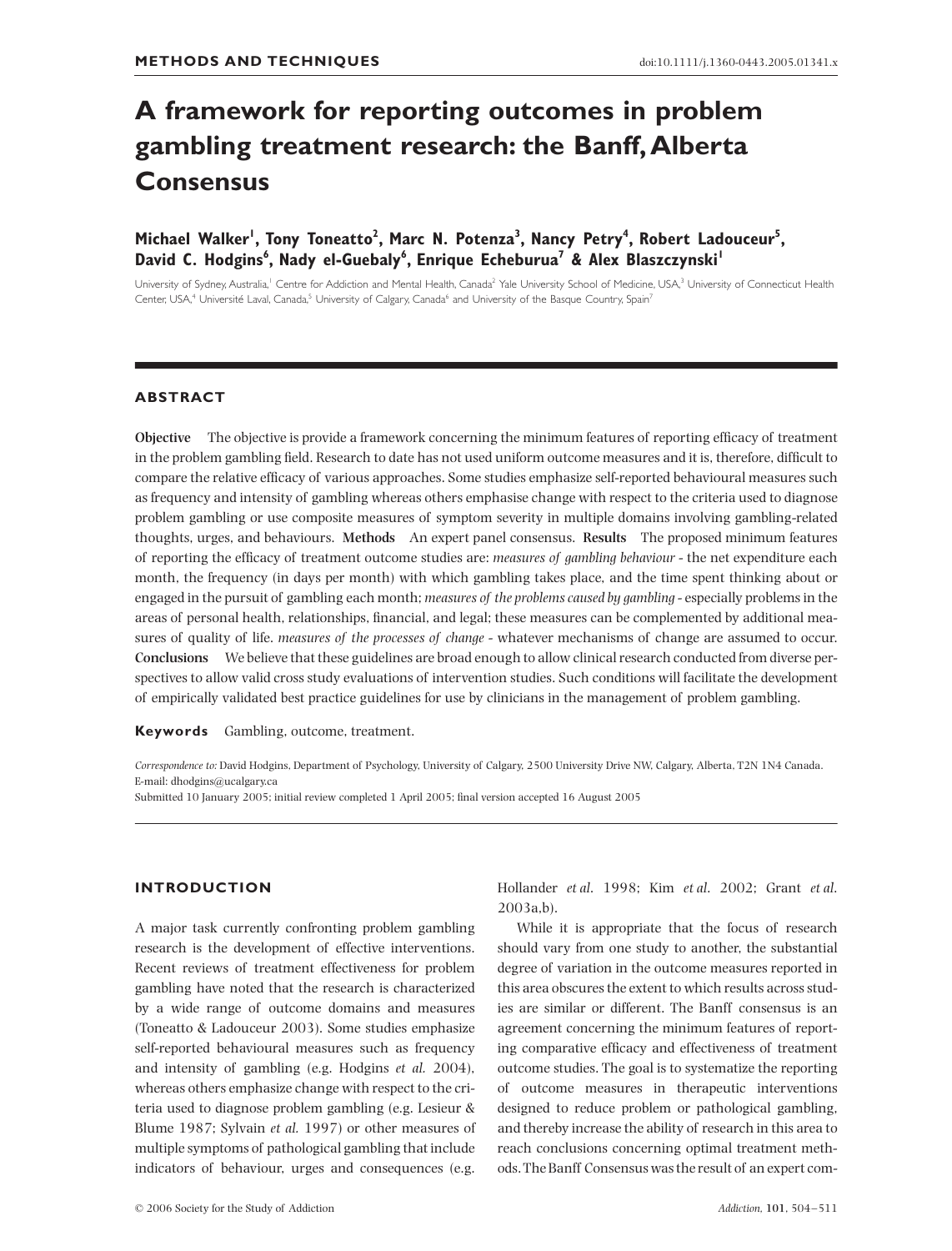mittee invited by the Alberta Gaming Research Institute to discuss the status and future directions of outcome research.

## **A FRAMEWORK FOR DETERMINING APPROPRIATE OUTCOME VARIABLES IN TREATMENT EFFECTIVENESS STUDIES**

Gambling refers to a transaction between two parties in which an item of value (usually money) is transferred according to the outcome of a chance event. Negative financial, personal, social and familial effects of gambling follow as a consequence of excessive expenditures of money or time with the severity of such attendant harm varying along a continuum from transient inconsequential to recurrent, chronic and severe harm affecting the individual or significant others.

The distinction between gambling behaviour and the problems that follow from excessive gambling behaviour is central to determining the minimum outcome measures necessary in a controlled trial of gambling interventions. Pathological gambling represents a syndrome that is expressed phenotypically as a mixture of repetitive behaviours and negative consequences assumed to reflect an underlying impairment in control. Successful interventions eliminate excessive gambling behaviour and thus provide a basis on which the problems caused by the gambling can be resolved. Clearly, the effectiveness of an intervention is measured directly by the extent to which problematic gambling behaviour decreases and indirectly by consequent increases in the quality of life as the problems caused by the gambling are resolved.

Given the complex interaction between gambling and gambling-related harm, it does not necessarily follow that reduction in gambling behaviour will invariably reduce negative consequences immediately or in the short term. For example, once triggered, marital discord may persist as a consequence of loss of trust and anger long after the gambling behaviour has ceased.

An effective intervention causes a reduction in excessive gambling with consequent amelioration of associated gambling-related problems. However, it is possible for an intervention to be associated with positive outcomes without the causal relation assumed. In general, the claim that an intervention is effective in causing a decrease in problematic gambling behaviour depends on evidence that there has been a change in the theoretically relevant variables. If erroneous cognitions cause excessive gambling behaviour, the claim that cognitive therapy is an effective intervention implies not only that the problematic gambling behaviour decreases but that it does so as a result of a change to more accurate or realistic beliefs.

Accordingly, there are three important elements in determining the effectiveness of treatment interventions. Researchers should demonstrate that:

- there is a reduction in the frequency and/or intensity of gambling behaviour;
- problems caused by gambling ultimately decrease as a result of the successful reduction in gambling behaviour; and
- the reduction in gambling behaviour is the direct result of the therapy's hypothesized mode of action.

Therefore, the Banff consensus holds the principle that future studies of treatment effectiveness in problem gambling should include outcome measures that reflect a minimum set of behavioural changes in levels of gambling activity, severity of problems and, for theoretical reasons, a demonstration that the process of change was achieved by the intervention's hypothesized mechanism of action.

## **MEASURING CHANGES IN GAMBLING BEHAVIOUR**

Different forms of gambling involve varied intermittent frequencies of play, time or expenditure (purchasing lottery or raffle tickets), large gains and losses over short periods (wagering and table games) or continuous play, involving relatively small initial losses per session progressing to increased frequencies of play and larger levels of expenditures and accumulated losses (electronic gambling machines). All forms have the potential to create harm of varying intensity, including lotteries (Shepherd *et al.* 1998).

Variation in the forms, frequency and intensity of gambling suggest that any single measure of involvement is unlikely to capture all of the aspects of gambling relevant to gambling-related problems. Nevertheless, indices of money lost and time spent gambling capture the more potent causes of subsequent problems. The majority of negative consequences associated with excessive gambling originate from individuals exceeding (a) available discretionary disposable income or (b) discretionary leisure time thresholds. Although these two indicators appear minimally necessary, there is also value in including a greater number of indices if special features pertaining to particular forms of gambling are captured.

#### **Measuring financial loss resulting from gambling**

Estimating financial losses caused by gambling is complicated for a number of reasons. In contrast to the concept of a 'standard drink' in alcohol, there is no comparable 'standard unit' for gambling. When assessing alcohol consumption, all forms of alcohol are included. However, questions arise as to whether all forms of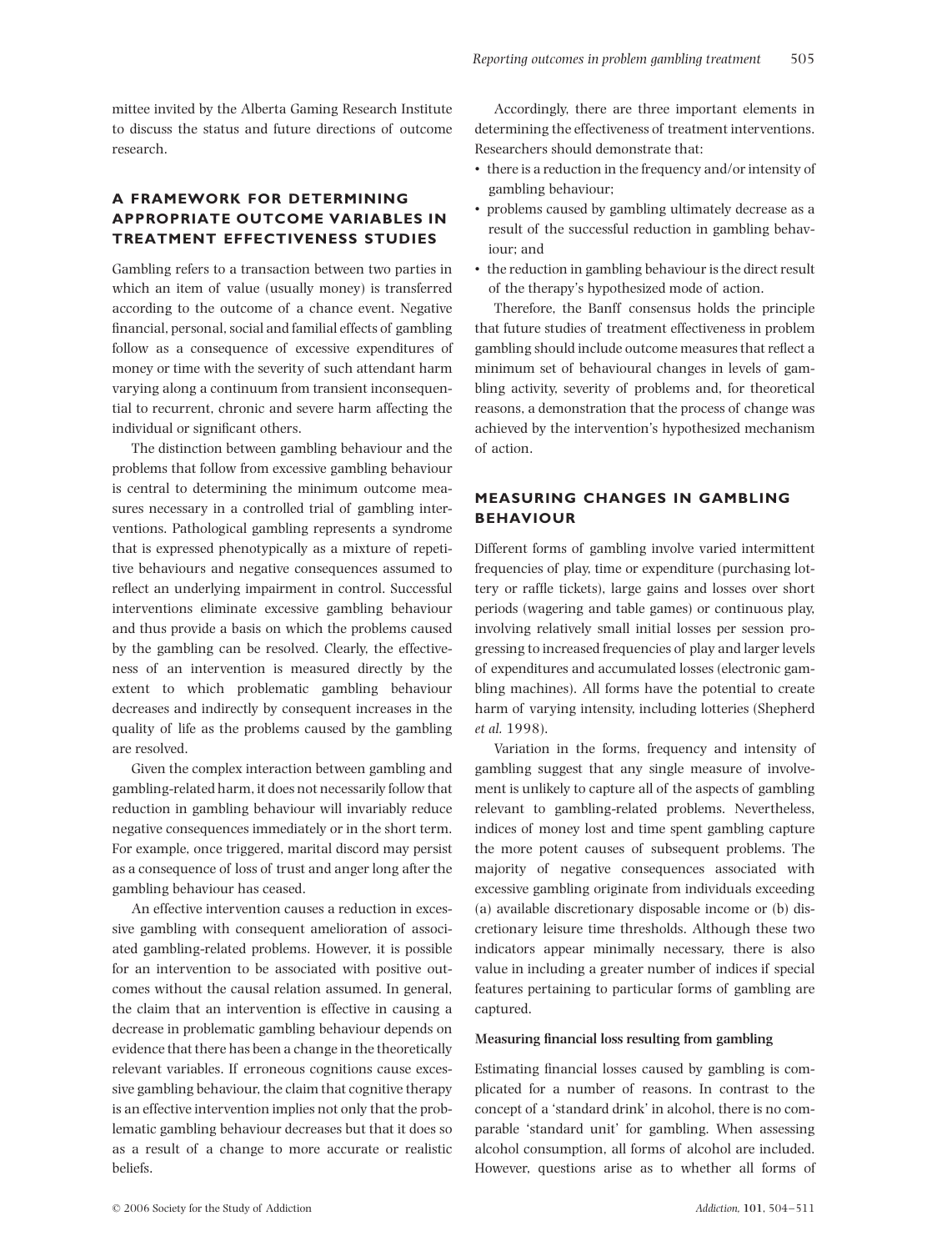gambling or only those causing problems should be included. A 'standard drink' has a well-defined meaning whereas the phrase 'money lost gambling' is inherently ambiguous. 'Money lost gambling' may refer to either all money lost including money won during the session and subsequently lost (turnover) or cash in minus cash out (net expenditure). Gamblers may not be able to recall losses accurately. Nevertheless, even if the money lost is accurately recalled, the critical aspect may not be the absolute quantity of money lost but the proportion of total income or personal expendable income that is lost.

## *Financial loss should refer to the net losses*

Asking how much money has been spent gambling results in ambiguous responses subject to the respondent calculating amounts in terms of cash in, turnover or net expenditure (Blaszczynski *et al.* 1997). It is net loss that is relevant; that is, the actual amount of money the gambler brings to a session (which includes cash or cash equivalents such as cheques or money orders plus subsequent withdrawals or borrowings) less the actual amount remaining at the conclusion of the session. For example, an individual who brings \$400 to the casino, withdraws \$200 and borrows \$300 from a friend would have a net loss of \$900 if he leaves with \$0, but would have broken even had he won \$900.

## *Money lost should not be normed against total income or expendable income*

The same loss of money may cause no difficulties for one individual with a high income but major problems for another individual with much less income. In general, financial loss relative to income is likely to be related more closely to gambling-related problems than the absolute amount of money lost. However, in evaluating treatment efficacy, the same individual is assessed before and after treatment. Under such circumstances, the normalizing function of income is relatively less important. However, having to report two error-prone measures (net loss and income) reduces overall accuracy. Reporting percentage of income gambled may be inappropriate, in that it requires the client to provide additional estimates of net or expendable income for either the individual or the household, estimates that may introduce another source of measurement unreliability. For this reason, gambling treatment outcome studies should report net loss in preference to proportion of income lost. Comparisons across studies will be complicated by use of different currencies in different countries as well as changes in value due to inflation but comparisons can be made by calculating the proportional change in net losses resulting from treatment.

## *Accumulated financial loss per week should be an average from a longer period*

Actual losses in any short period of time (for example, one week) may be atypical if a large win or a gambling binge occurred during that period. Furthermore, access to funds for gambling can also vary over time depending on employment pay schedules and attempts to limit access to money. Losses averaged over longer periods can be expected to involve a smaller error variance than data obtained over shorter periods. One procedure eliciting reliable information on gambling losses is the use of diary recording. Alternatively, the time-line follow-back interview method has been validated for this purpose (Hodgins & Makarchuk 2003; Weinstock, Whelan & Meyers 2004), although other structured questions may prove to be equally valid and reliable but more time efficient.

## *Focus should be on problematic forms of gambling*

A final complication in measuring financial losses is that an individual may engage in multiple forms of gambling, not all of which are causing problems. However, it is the money lost on the problematic form of gambling that is relevant to treatment effectiveness (although expenditures on non-problem forms of gambling may have an impact on overall functioning). If only electronic machine gambling is problematic, then success is measured by reductions in expenditure on that, rather than all forms, of gambling. If multiple forms are causing problems, then expenditure on all problematic forms should be included.

## **Measuring time spent gambling or preoccupied with gambling**

Relatively little research has explored the relationships between different indices of gambling involvement measured by time or frequency. Involvement can be measured by reference to frequency of sessions (e.g. number of sessions per month), days or hours per month spent gambling or at gambling venues, and hours per month spent thinking about gambling (including actual time spent gambling). A high degree of correlation can be expected among these measures. Among electronic machine gamblers, the frequency of gambling in days per week is related strongly to the hours spent gambling on machines and the hours spent at the venue (Walker 2004). The days on which gambling takes place each week is likely to be reported with an acceptable degree of reliability, whereas time spent gambling may be more difficult for clients to recall (Hodgins & Makarchuk 2003). For this reason, frequency of gambling in days per month is recommended as the preferred index of gambling involvement. Investigators may also report the proportion of subjects who are abstinent or who meet a specific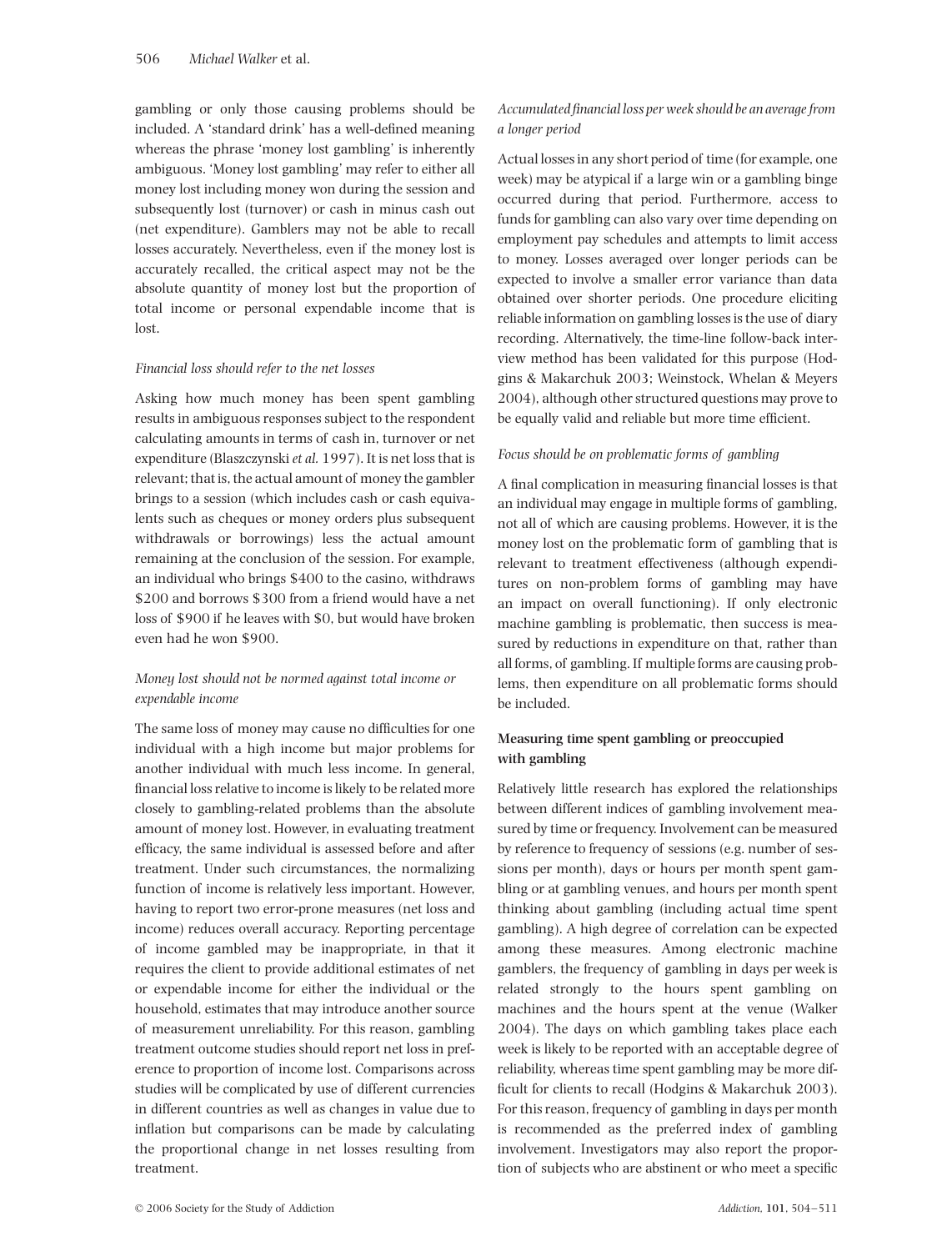controlled gambling goal based upon these data. The denominator used to calculate these proportions (e.g. treatment completers, all randomized subjects, etc.) needs to be indicated clearly to allow comparability across studies.

Unfortunately, little is known currently about the relationship of time spent thinking about gambling to the frequency of gambling per week. It would appear likely that the relationship between these variables would depend heavily on the form of gambling. For example, betting on horses may involve a greater proportion of time in preparation than betting on bingo. However, preoccupation with gambling is likely to be measured more accurately by time spent thinking about gambling than it is by frequency of gambling. For this reason it is recommended that an estimate of hours spent thinking about gambling, including hours spent gambling, be provided in addition to frequency of gambling. Preoccupation may involve more than thinking ahead to the next gambling session or reviewing previous sessions. The individual may spend time in gambling-related knowledge acquisition (such as reading the racing forms or sports pages in order to guide wagers) and gambling-related plans and activities, both solitary (such as practising card-counting for blackjack) and social (e.g. discussing sports or horses with other gamblers). Time spent thinking about gambling might also include time spent thinking about the consequences of gambling, such as worrying about possible detection of debts, financial problems caused by gambling and how to conceal gambling related behaviours from significant others. Thus, preoccupation may reflect time spent looking forward to and planning to gamble, or a reaction to consequences of gambling (two functionally different components). Nevertheless, with this caveat in mind, use of preoccupation may, in combination with other variables, provide an index of involvement with significant clinical relevance.

## **MEASURING CHANGES IN GAMBLING-RELATED PROBLEMS**

Problems caused by excessive gambling can be categorized in a number of domains. Dickerson (1989, p. 161) suggested that the harmful effects of excessive gambling be considered under five headings:

- mental health;
- relationships, marital and family;
- financial;
- employment and productivity; and
- related legal problems/offences.

Although there is a wide range of available psychometric instruments designed to assess these domains, many have not been evaluated or validated in the context of problem gambling. It is not the intent of this paper to be prescriptive in its recommendation for the use of specific instruments (see review by Stinchfield, Govoni & Frisch 2004). Nevertheless, the development of a broad-ranging measure of the problems caused by excessive gambling is identified in this paper as an area in need of urgent attention. Until such measures are developed, it is recommended that clinicians select an appropriate standardized measure from those currently available in reporting outcomes.

## **MEASURING PROCESS OF CHANGE**

Process variables or mediators, both specific and nonspecific, are those factors that are responsible for therapeutic change. Specific process variables are related to the theoretical basis of the therapy evaluated, whereas non-specific process variables that may also contribute to therapeutic effectiveness include aspects of the therapeutic environment and therapist-related variables. The question of whether specific process variables make a significant contribution to outcome efficacy is a topic of debate at this time across the broad range of psychological disorders (Deegear & Lawson 2003). Against specific processes of change is the claim by Frank & Frank (1991) that the necessary conditions for psychotherapeutic change involve various aspects of the quality of the relationship between the client and therapist, and not the specific characteristics of the therapy. Thus, studies of the efficacy of therapies for problem gambling should demonstrate that specific features of the therapy are present when change occurs and absent when it does not.

Consider, for example, cognitive therapy as an intervention for problem gambling. Because the non-specific factors that are common both to the cognitive therapy treatment and another type of treatment should account for the same degree of change in both groups, the hypothesized increased improvement for cognitive therapy can be assumed to be associated with the specific process factors in cognitive therapy that are not present in the other therapy. In cognitive therapy it is assumed that gambling occurs because of a set of erroneous beliefs about the nature of gambling and the prospects of winning (Ladouceur & Walker 1996), and it is assumed that therapeutic change occurs because the client has moved from an erroneous set of beliefs to an accurate or realistic set of beliefs. Thus, the researcher who undertakes a controlled trial of cognitive therapy should demonstrate that the post-treatment beliefs are more accurate than the pretreatment belief set; the extent of change is greater in the cognitive therapy group than in the control group; and that there is a functional relationship between changes in erroneous cognitions and improvement in gambling behaviour.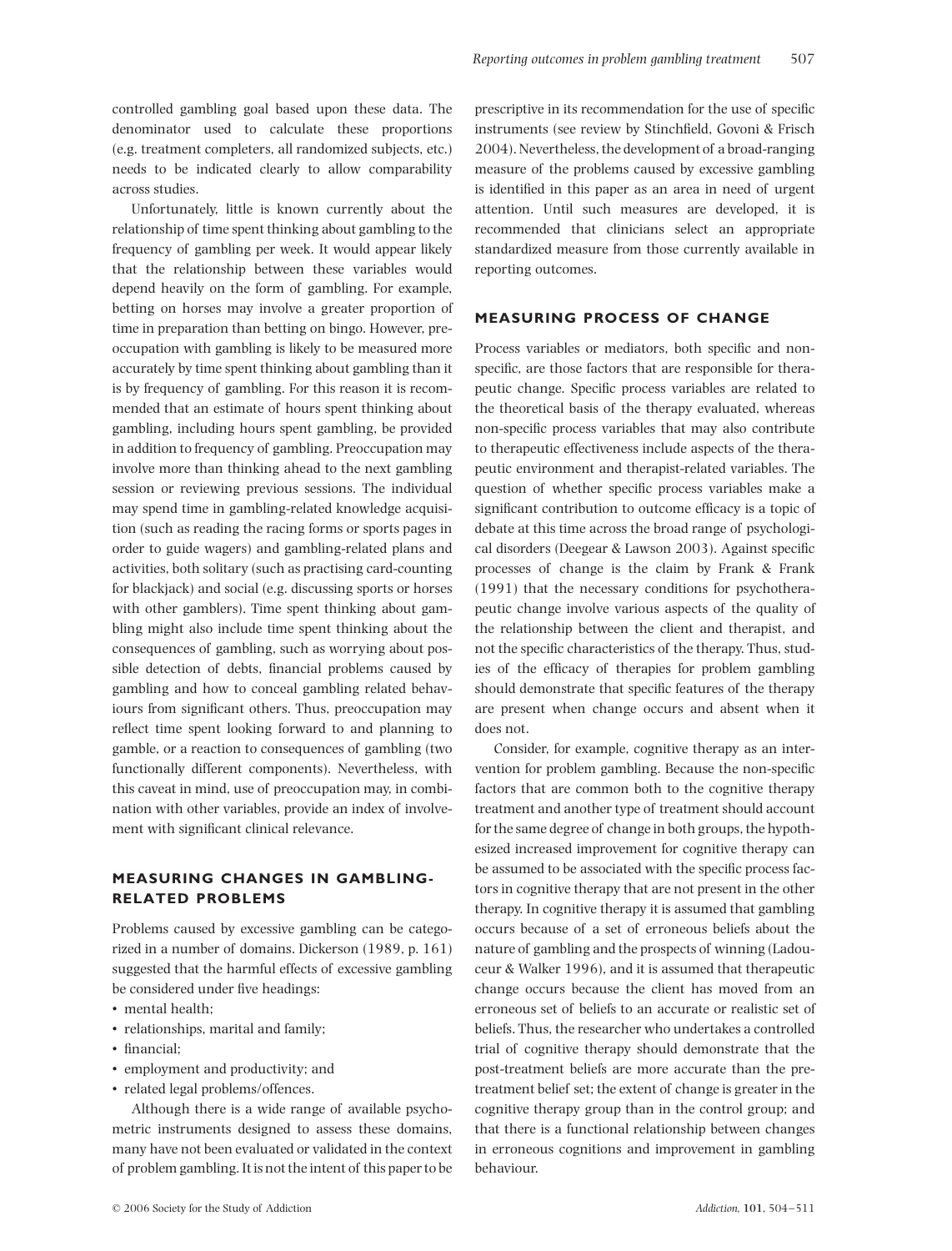A hypothesis prompting pharmacological trials in the treatment of gambling problems involves the role of muopioid receptor antagonists (e.g. naltexone) in targeting urges in addictive disorders such as alcohol dependence (O'Malley *et al*. 1992; Volpicelli *et al*. 1992). Initial pharmacotherapy trials of naltrexone with pathological gamblers evaluated self-reported gambling urges and found that individuals who reported strong gambling urges at study onset were significantly more likely to demonstrate gambling symptom improvement in response to naltrexone than were individuals with less intense urges (Kim *et al*. 2001). In addition, it is crucial to demonstrate that a functional relationship exists between urge reduction during treatment and gambling reductions.

To a large extent, the researcher must determine how best to measure the variables associated with the specific processes involved. Unfortunately, few such psychometrically validated measures are available even in fields that have had a much longer research history than gambling. Moreover, practical factors can also limit researchers' ability to measure process variables. Investigators examining the efficacy and tolerability of psychopharmacological treatments have hypothesized that specific treatments target specific aspects of pathological gambling. For example, drugs that target serotonin systems [e.g. serotonin reuptake inhibitors (SRIs) such as paroxetine and fluvoxamine] have been used for treating gambling problems in part because of data suggesting serotonergic differences between individuals with and without pathological gambling (DeCaria, Begaz & Hollander 1998; Potenza & Hollander 2002). Although it would be of scientific interest to measure changes in serotonin systems in trials employing drugs that modulate serotonin systems, the technical challenges and prohibitive costs (e.g. for neuroimaging scans or spinal taps) have limited their routine use.

Support for the hypothesized changes in key processes is a necessary condition for a complete understanding of the efficacy of a treatment approach. It is however, not a sufficient condition. Confounding variables, such as allegiance bias (the influence caused by researchers with an allegiance to one therapeutic conducting outcome studies), may account for some of the observed outcomes in psychotherapeutic treatments. Eliminating confounding variables is, however, an aspect of experimental design rather than a requirement for specific outcome measures.

#### **OTHER RELEVANT ISSUES**

The Banff meeting identified a range of issues that are relevant to the conduct and reporting of trials of gambling treatment. It is not the intention of the consensus group to prescribe which research designs should be employed in outcome studies (Najavits 2003; Caetano 2004). Rather, this paper seeks to specify the outcome measures which should be presented routinely in research reports concerning the efficacy of specific therapies for problem gambling. Nevertheless, some issues of design interact with those of measurement and require comment.

#### **Describing the participants**

The capacity to evaluate treatment outcome studies and generalize results depends on the sample characteristics studied. In the absence of well-formulated diagnostic criteria in the gambling area, inconsistencies exist in defining cases. Liberal criterion thresholds result in the inclusion of a wider population base compared to more stringent thresholds. Currently, the diagnosis of pathological gambling is based typically on either the South Oaks Gambling Screen (SOGS) (Lesieur & Blume 1987) or *Diagnostic and Statistical Manual* (DSM) criteria assessed using a variety of self-report scales and interviews (Stinchfield 2003; Grant *et al*. 2004). Because SOGS and the DSM criteria do not define identical populations of pathological gamblers (Abbott & Volberg 1991; Orford, Sproston & Erens 2003), the current state of diagnosis of problem gambling is not ideal. Nevertheless, the currency of the DSM criteria is an advantage. The consensus of opinion at the Banff meeting was that DSM criteria should be used to define treatment populations until criteria for problem gambling are developed further.

The practice of reporting diagnostic test scores as a primary outcome measure in treatment trials should be considered carefully and cautiously. The number of DSM criteria met before and after treatment is sometimes used as a measure of change. However, it is possible for an individual to continue gambling at significant levels but not meet any of the criteria for pathological gambling. The long-term prospects for such gamblers are unknown. In addition, some gamblers may have indeed resolved their gambling problems and not meet any of the diagnostic criteria, but continue to face the serious sequelae of their past gambling (e.g. relationship breakdown, financial ruin, prison sentences). It is evident from an examination of the major severity indicators such as the DSM criteria and the SOGS that the consequences of problem gambling are confounded with the impaired control that may define problem gambling.

#### **Treatment attrition**

The rate of treatment attrition should be reported (Caetano 2004). Thus, outcome studies should report the numbers of individuals who remain in treatment at each stage of the programme. An effective therapy is not simply one in which all of the clients improve who complete treatment. It is also a therapy which retains individuals in therapy during the process of change. Thus the following client numbers should be specified: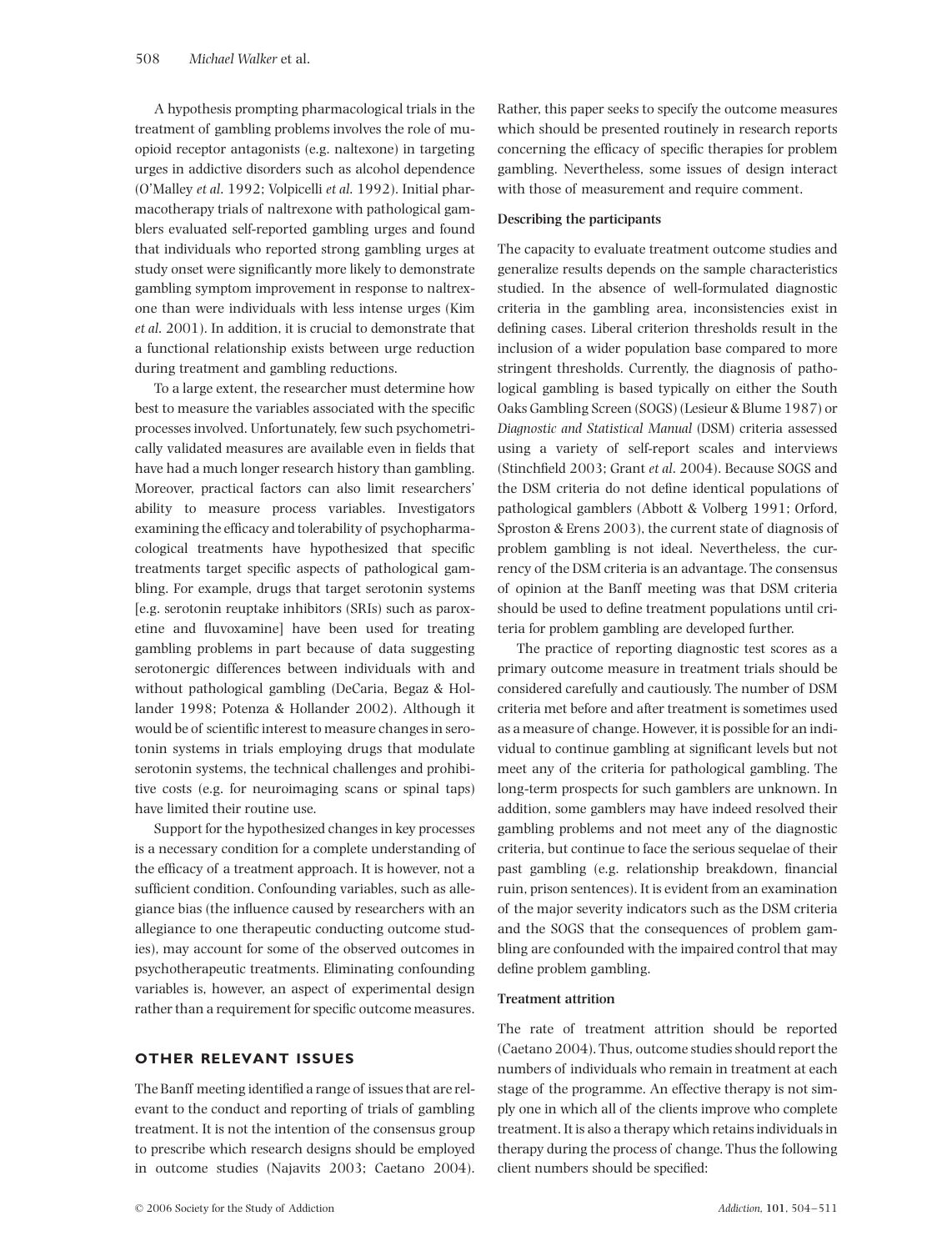- the total pool of gamblers seeking treatment;
- the number of clients defined by intention-to-treat;
- the number of clients entering treatment (at least one treatment session);
- the number of clients completing treatment; and
- the number of clients in each category who receive follow-up evaluation.

The degree to which individuals tolerate a treatment is particularly relevant to pharmacological treatments. Structured scales designed to assess the emergence of adverse effects, such as the Dosage Record and Emergent Symptom Scale (DOTES; Guy 1976; Grant *et al*. 2003a), have been used in trials involving subjects with pathological gambling. Both intention-to-treat and completer analyses should be used in statistical evaluations of outcome in order to assess the efficacy versus the effectiveness of the intervention.

#### **Validation of self-report with collateral report**

Self-reports from gamblers in treatment studies agree reasonably well with reports from collaterals (Echeburua *et al*. 1996; Hodgins & Makarchuk 2003). An unresolved issue is whether accuracy is enhanced when the participants know that their reports will be confirmed. At this point, it is recommended that collateral verification be used routinely for at least some of the assessment points. This may be difficult if the gambler has not been truthful or if the primary collateral has not had access to sufficient information to validate corroboration. In such cases, it may be useful to ask collaterals to rate their confidence in the information they are providing as well as the extent of their contact with the gambler.

#### **Timing of assessments**

Research to date is highly variable in terms of the timing and frequency of follow-up assessments. Follow-up assessments have different functions at different times in the evaluation of treatment efficacy and effectiveness. The role of assessment immediately following treatment is concerned primarily with short-term symptom improvement, including gambling-related thoughts and behaviours and with the extent to which primary processes of change have been instigated. Follow-up rates are also likely to be highest at this point after treatment. None the less, many of the problems caused by excessive gambling are unlikely to show a rapid response even if the individual is fully abstinent following completion of the treatment programme. Debt repayment, for example, may take months or years before any significant changes occur in the debt or financial aspects of life functioning. Moreover, relapse to gambling after an attempt to change is a normative experience that should be assessed (Hodgins & el-Guebaly 2004). Because relapses are to be expected, their duration and severity should be assessed.

An assessment after a moderate time has the important function of determining whether changes in gambling behaviour have been maintained and relapses minimized in frequency and severity. If gambling has stopped or decreased markedly, changes in indices of gambling-related problems would be expected together with an increase in the quality of life.

The long-term follow-up has the important role of indicating whether the changes in gambling are likely to be permanent. It is entirely possible that gambling may not occur for some time after the termination of treatment for reasons other than the efficacy of the therapy. The individual may have had little access to funds for months or even years after treatment ceases (although this may be a measure of therapeutic success if restricted access to money was a planned intervention), may have moved to a community where gambling may be difficult, may have progressed to other addictive behaviours, may have developed a serious psychiatric disorder as a result of past gambling and related losses (e.g. major depression), may have spent considerable time in prison or the legal system facing the legal consequences of gambling behaviour or may have been under severe social restrictions related to any gambling (e.g. marital separation should gambling re-occur; violation of probation). Therapeutic success may take many years to establish fully and it may be useful to ask the individual to attribute any positive changes to the treatment versus other potential correlates of change.

It is recommended that follow-up assessments be conducted at four time-points:

- post-treatment;
- short-term follow-up (3–6 months following completion of treatment);
- medium term (1 year following completion of treatment); and
- long-term (2 years or more following completion of treatment).

#### **SUMMARY**

Compliance with this agreement concerning the minimum features of reporting in treatment outcome studies could move the field to more uniform reporting and thereby facilitate the task of determining how best to help problem gamblers overcome their problems. In particular, the Banff consensus recommends that outcome studies on therapies for problem gambling should report:

• measures of gambling behaviour—especially the net expenditure each month, the frequency (in days per month) with which gambling takes place and the time spent thinking about or engaged in the pursuit of gambling each month;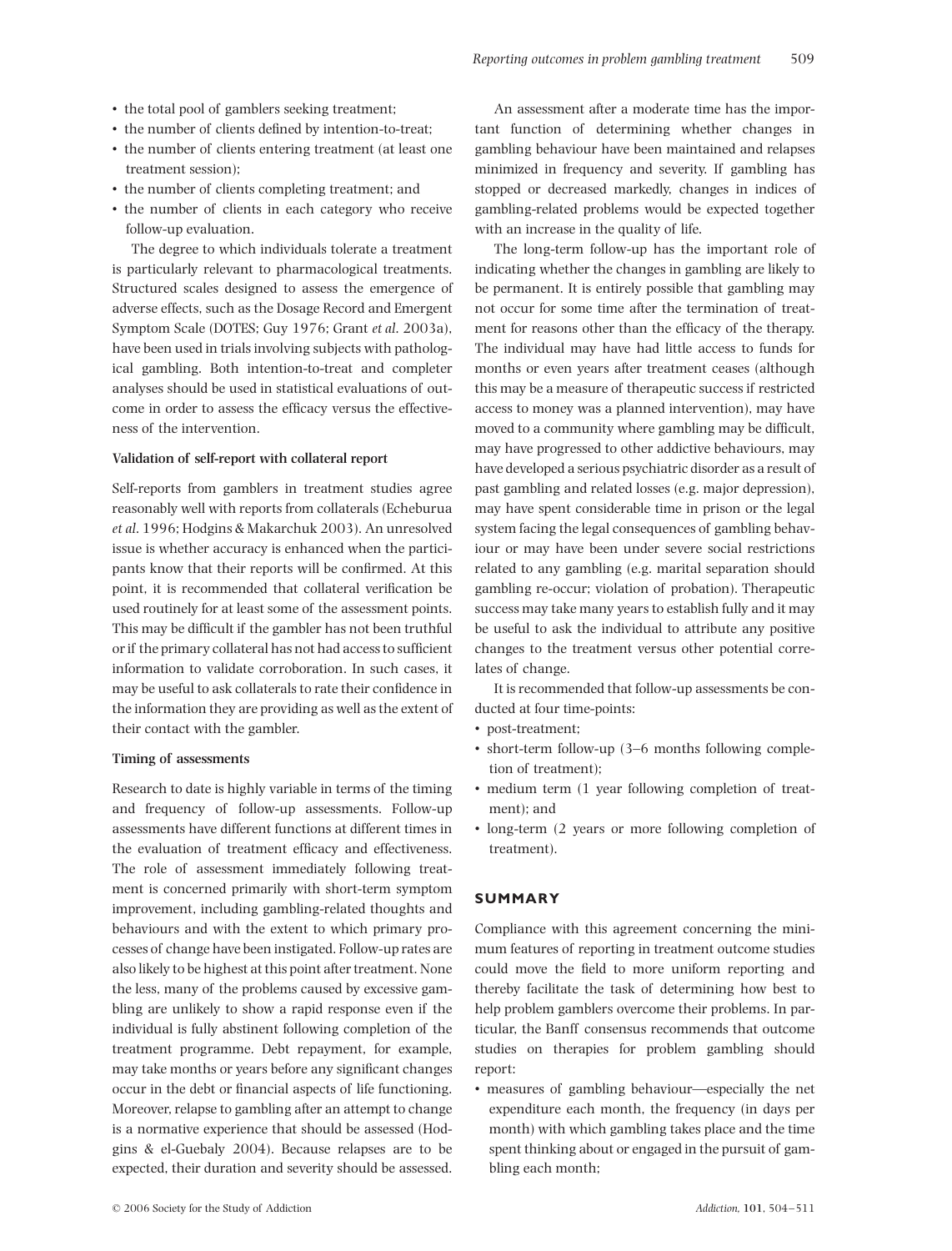- measures of the problems caused by gambling—especially personal health, relationship, financial and legal problems; these measures can be complemented by additional measures of quality of life; and
- measures of the processes of change—the hypothesized mechanisms of therapeutic change.

These guidelines are broad enough to allow clinical research conducted from diverse perspectives to allow valid cross study evaluations of intervention studies. Such conditions will facilitate the development of empirically validated best practice guidelines for use by clinicians in the management of problem gambling.

#### **Acknowledgements**

The order of authorship for this study was determined alphabetically. All authors contributed equally to this paper. This consensus paper was conceived through discussion at a treatment efficacy meeting, funded by the Alberta Gaming Research Institute and the Ontario Problem Gambling Research Centre. These research agencies are funded by the Alberta and Ontario provincial governments, respectively. The views expressed in this paper are those of the authors and not necessarily the funding institutions.

#### **References**

- Abbott, M. & Volberg, R. (1991) *Gambling and Problem Gambling in New Zealand*. Research Series no. 12. Wellington, NZ: Department of Internal Affairs.
- Blaszczynski, A. P., Dumlao, V. & Lange, M. (1997) 'How much do you spend gambling?'. Ambiguities in survey questionnaire items. *Journal of Gambling Studies*, **13**, 237–252.
- Caetano, R. (2004) Standards for reporting non-randomized evaluations of behavioural and public health interventions: the TREND statement. *Addiction*, **99**, 1075–1076.
- DeCaria, C. M., Begaz, T. & Hollander, E. (1998) Serotonergic and noradrenergic function in pathological gambling. *CNS Spectrums*, **3**, 38–47.
- Deegear, J. & Lawson, D. M. (2003) The utility of empirically supported treatments. *Professional Psychology: Research and Practice*, **34**, 271–277.
- Dickerson, M. G. (1989) Gambling: a dependence without a drug. *International Review of Psychiatry*, **1**, 157–172.
- Echeburua, E., Baez, C. & Fernandez-Montalvo, J. (1996) Comparative effectiveness of three therapeutic modalities in the psychological treatment of pathological gambling: long-term outcome. *Behavioural and Cognitive Psychotherapy*, **24**, 51–72.
- Frank, J. D. & Frank, J. B. (1991) *Persuasion and Healing: a Comparative Study of Psychotherapy*, 3rd edn. Baltimore, MD: Johns Hopkins University Press.
- Grant, J. E., Kim, S. W. & Potenza, M. N. (2003a) Advances in the pharmacological treatment of pathological gambling disorder. *Journal of Gambling Studies*, **19**, 85–109.
- Grant, J. E., Kim, S. W., Potenza, M. N., Blanco, C., Ibanez, A., Stevens, L. *et al.* (2003b) Paroxetine treatment of pathological gambling: a multi-centre randomized controlled trial. *International Clinical Psychopharmacology*, **18**, 243–249.
- Grant, J. E., Steinberg, M. A., Kim, S. W., Rounsaville, B. J. & Potenza, M. N. (2004) Preliminary validity and reliability test-

ing of a structured clinical interview for pathological gambling (SCI-PG). *Psychiatry Research*, **128**, 79–88.

- Guy, W. (1976) *ECDEU Assessment Manual for Psychopharmacology*. Washington, DC: US Department of Health, Education, and Welfare.
- Hodgins, D. C., Currie, S. R., el-Guebaly, N. & Peden, N. (2004) Brief motivational treatment for problem gambling: 24 month follow-up. *Psychology of Addictive Behaviors*, **18**, 293–296.
- Hodgins, D. C. & el-Guebaly, N. (2004) Retrospective and prospective reports of precipitants to relapse in pathological gambling. *Journal of Consulting and Clinical Psychology*, **72**, 72–80.
- Hodgins, D. C. & Makarchuk, K. (2003) Trusting problem gamblers: reliability and validity of self-reported gambling behaviour. *Psychology of Addictive Behaviors*, **17**, 244–248.
- Hollander, E., DeCaria, C. M., Mari, E., Wong, C. M., Mosovich, S., Grossman, R. *et al.* (1998) Short-term single-blind fluvoxamine treatment of pathological gambling. *American Journal of Psychiatry*, **155**, 1781–1783.
- Kim, S. W., Grant, J. E., Adson, D. E. & Shin, Y. C. (2001) Doubleblind naltrexone and placebo comparison study in the treatment of pathological gambling. *Biological Psychiatry*, **49**, 914–921.
- Kim, S. W., Grant, J. E., Adson, D. E., Shin, Y. C. & Zaninelli, R. (2002) Double-blind placebo-controlled study of the efficacy and safety of paroxetine in the treatment of pathological gambling. *Journal of Clinical Psychiatry*, **63**, 501–507.
- Ladouceur, R. & Walker, M. B. (1996) A cognitive perspective on gambling. In: Salkovskis, P. M., ed. *Trends in Cognitive and Behavioural Therapies*, pp. 89–120. Chichester and New York: John Wiley & Sons.
- Lesieur, H. R. & Blume, S. B. (1987) The South Oaks Gambling Screen (SOGS): a new instrument for the identification of pathological gamblers. *American Journal of Psychiatry*, **144**, 1184–1188.
- Najavits, L. M. (2003) How to design an effective treatment outcome study. *Journal of Gambling Studies*, **19**, 317–337.
- O'Malley, S. S., Jaffe, A. J., Chang, G., Schottenfeld, R. S., Meyer, R. E. & Rounsaville, B. (1992) Naltrexone and coping skills therapy for alcohol dependence. A controlled study. *Archives of General Psychiatry*, **49**, 881–887.
- Orford, J., Sproston, K. & Erens, B. (2003) SOGS and DSM-IV in the British Gambling Prevalence Survey: reliability and factor structure. *International Gambling Studies*, **3**, 53–65.
- Potenza, M. N. & Hollander, E. (2002) Pathological gambling and impulse control disorders. In: Nemeroff, C., Coyle, J., Charney, D. & Davis, K., eds. *Neuropsychopharmacology: the 5th Generation of Progress*, pp. 1725–1742. Washington, DC: Lippincott Williams and Wilkins.
- Shepherd, R., Ghodse, H. & London, M. (1998) A pilot study examining gambling behaviour before and after the launch of the National Lottery and scratch cards in the UK. *Addiction Research*, **6**, 5–12.
- Stinchfield, R. (2003) Reliability, validity, and classification accuracy of a measure of DSM-IV diagnostic criteria for pathological gambling. *American Journal of Psychiatry*, **160**, 180– 182.
- Stinchfield, R., Govoni, R. & Frisch, G. R. (2004) Screening and assessment instruments. In: Grant, J. E. & Potenza, M. N., eds. *Pathological Gambling. A Clinical Guide to Treatment*, pp. 207–231. New York: American Psychiatric Association Press.
- Sylvain, C., Ladouceur, R. & Boisvert, J. M. (1997) Cognitive and behavioral treatment of pathological gambling: a controlled